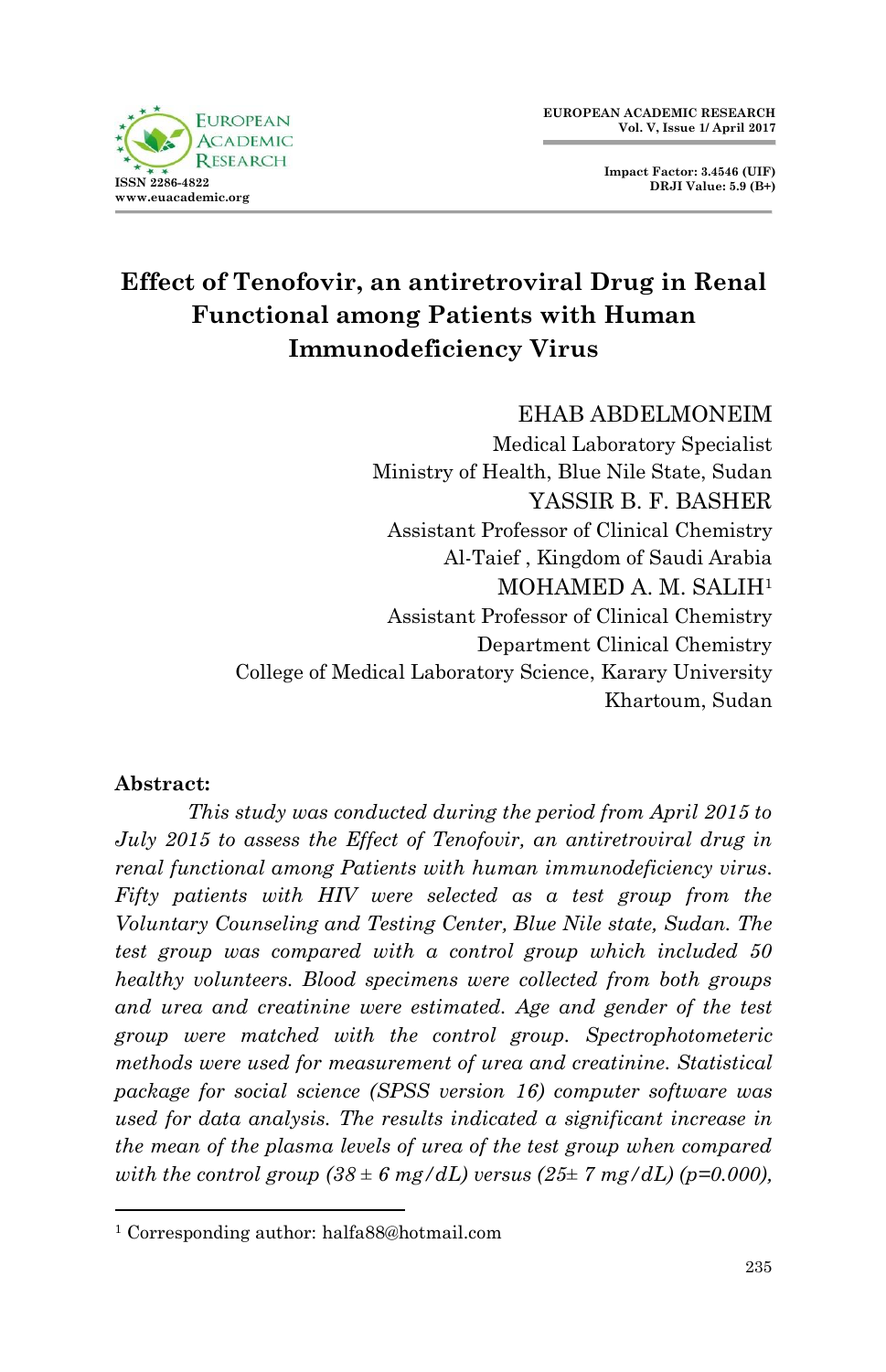*and a significant elevation in the mean of plasma levels creatinine in HIV patients with Tenofovir, an antiretroviral drug when compared with healthy volunteers*  $(2.2 \pm 0.5 \text{ mg}/dL)$  *versus*  $(0.7 \pm 0.1 \text{ mg}/dL)$ *(p=0.000). In conclusion the urea and creatinine levels was invariably higher in HIV patients with Tenofovir, an antiretroviral drug than in those Health volunteers.*

**Key words**: Tenofovir, an antiretroviral drug, urea, creatinine.

### **INTRODUCTION:**

The human immunodeficiency virus (HIV) is a lentivirus (a subgroup of [retrovirus\)](https://en.wikipedia.org/wiki/Retrovirus) that causes [HIV infection](https://en.wikipedia.org/wiki/HIV_infection) and [acquired](https://en.wikipedia.org/wiki/AIDS)  [immunodeficiency syndrome](https://en.wikipedia.org/wiki/AIDS) (AIDS).[\[1\]\[2\]](https://en.wikipedia.org/wiki/HIV#cite_note-pmid8493571-1) AIDS is a condition in humans in which progressive failure of the [immune system](https://en.wikipedia.org/wiki/Immune_system) allows life-threatening [opportunistic infections](https://en.wikipedia.org/wiki/Opportunistic_infection) and [cancers](https://en.wikipedia.org/wiki/Cancer) to thrive. Without treatment, average survival time after infection with HIV is estimated to be 9 to 11 years, depending on the HIV subtype.[\[3\]](https://en.wikipedia.org/wiki/HIV#cite_note-UNAIDS2007-3) Infection with HIV occurs by the transfer of [blood,](https://en.wikipedia.org/wiki/Blood) [semen,](https://en.wikipedia.org/wiki/Semen) [vaginal fluid,](https://en.wikipedia.org/wiki/Vaginal_lubrication) [pre-ejaculate,](https://en.wikipedia.org/wiki/Pre-ejaculate) or [breast milk.](https://en.wikipedia.org/wiki/Breast_milk) Within these bodily fluids, HIV is present as both free virus particles and virus within infected [immune cells.](https://en.wikipedia.org/wiki/White_blood_cell) HIV infects vital cells in the human immune system such as [helper T cells](https://en.wikipedia.org/wiki/Helper_T_cell) (specifically [CD4+](https://en.wikipedia.org/wiki/CD4) T cells), [macrophages,](https://en.wikipedia.org/wiki/Macrophage) and [dendritic cells.](https://en.wikipedia.org/wiki/Dendritic_cell) [\[4\]](https://en.wikipedia.org/wiki/HIV#cite_note-4) HIV infection leads to low levels of [CD4+ T cells](https://en.wikipedia.org/wiki/T_helper_cell) through a number of mechanisms, including [apoptosis](https://en.wikipedia.org/wiki/Apoptosis) of uninfected bystander cells,[\[5\]](https://en.wikipedia.org/wiki/HIV#cite_note-5) direct viral killing of infected cells, and killing of infected CD4+ T cells by [CD8 cytotoxic lymphocytes](https://en.wikipedia.org/wiki/CD8_cytotoxic_lymphocyte) that recognize infected cells. When CD4+ T cell numbers decline below a critical level, [cell-mediated immunity](https://en.wikipedia.org/wiki/Cell-mediated_immunity) is lost, and the body becomes progressively more susceptible to opportunistic infections. [\[6\]](https://en.wikipedia.org/wiki/HIV#cite_note-6)

Tenofovir disoproxil is an [antiretroviral medication](https://en.wikipedia.org/wiki/Antiretroviral_medication) used to prevent and treat [HIV/AIDS](https://en.wikipedia.org/wiki/HIV/AIDS) and to treat chronic [hepatitis B.](https://en.wikipedia.org/wiki/Hepatitis_B)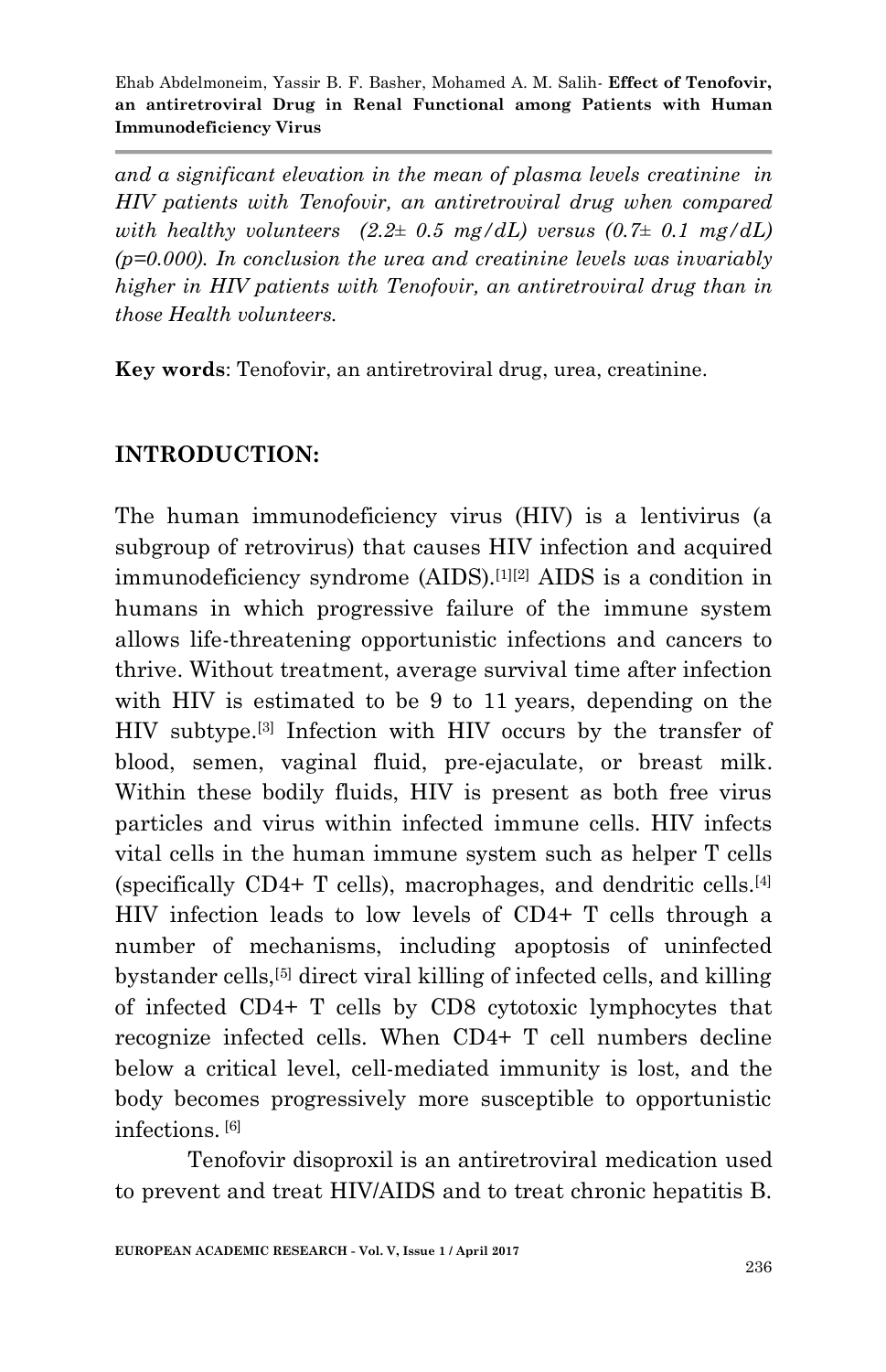It is a nucleotide analogue [reverse transcriptase inhibitors](https://en.wikipedia.org/wiki/Reverse_transcriptase_inhibitor) (NRTIs), which block [reverse transcriptase,](https://en.wikipedia.org/wiki/Reverse_transcriptase) a crucial viral enzyme in [human immunodeficiency virus 1 \(HIV-1\)](https://en.wikipedia.org/wiki/HIV) and [hepatitis B virus](https://en.wikipedia.org/wiki/Hepatitis_B_virus) infections.[\[7\]](https://en.wikipedia.org/wiki/Tenofovir#cite_note-prescribing_info-2) It is on the [World Health](https://en.wikipedia.org/wiki/World_Health_Organization%27s_List_of_Essential_Medicines)  [Organization's List of Essential Medicines,](https://en.wikipedia.org/wiki/World_Health_Organization%27s_List_of_Essential_Medicines) the most important medications needed in a basic [health system.](https://en.wikipedia.org/wiki/Health_system) [\[8\]](https://en.wikipedia.org/wiki/Tenofovir#cite_note-3) It is marketed by [Gilead Sciences](https://en.wikipedia.org/wiki/Gilead_Sciences) under the trade name Viread (as the [fumarate,](https://en.wikipedia.org/wiki/Fumarate) TDF).[\[9\]](https://en.wikipedia.org/wiki/Tenofovir#cite_note-4)

The most common side effects associated with tenofovir include nausea, vomiting, diarrhea, and [asthenia.](https://en.wikipedia.org/wiki/Asthenia) Less frequent side effects include hepatotoxicity, abdominal pain, and flatulence.<sup>[\[10\]](https://en.wikipedia.org/wiki/Tenofovir#cite_note-8)</sup> Tenofovir has also been implicated in causing renal toxicity, particularly at elevated concentrations.[\[11\]](https://en.wikipedia.org/wiki/Tenofovir#cite_note-9)

Tenofovir can cause [acute renal failure,](https://en.wikipedia.org/wiki/Acute_renal_failure) [Fanconi](https://en.wikipedia.org/wiki/Fanconi_syndrome)  [syndrome,](https://en.wikipedia.org/wiki/Fanconi_syndrome) [proteinuria,](https://en.wikipedia.org/wiki/Proteinuria) or [tubular necrosis.](https://en.wikipedia.org/wiki/Tubular_necrosis) These side effects are due to accumulation of the drug in [proximal tubules.](https://en.wikipedia.org/wiki/Proximal_tubule) But there are no previous study to confirm this hypothesis .So that in our study we estimated the urea and creatinine in HIV patients with Tenofovir, an antiretroviral drug and compared with healthy volunteers.

The objectives of this research were to assess the Effect of Tenofovir, an antiretroviral drug in renal functional among Patients with human immunodeficiency virus. These by measure the levels of urea and creatinine.

## **MATERIALS and METHODS:**

This is a quantitative, descriptive, analytic, case-control and hospital-based study. It was conducted in the Voluntary Counseling and Testing Center, Blue Nile state, Sudan, during the period April 2015 to July 2015. A total of 50 HIV patients with Tenofovir, an antiretroviral drug (Test group) were enrolled in this study regularly visit the Voluntary Counseling and Testing Center for routine follow up. A 50 healthy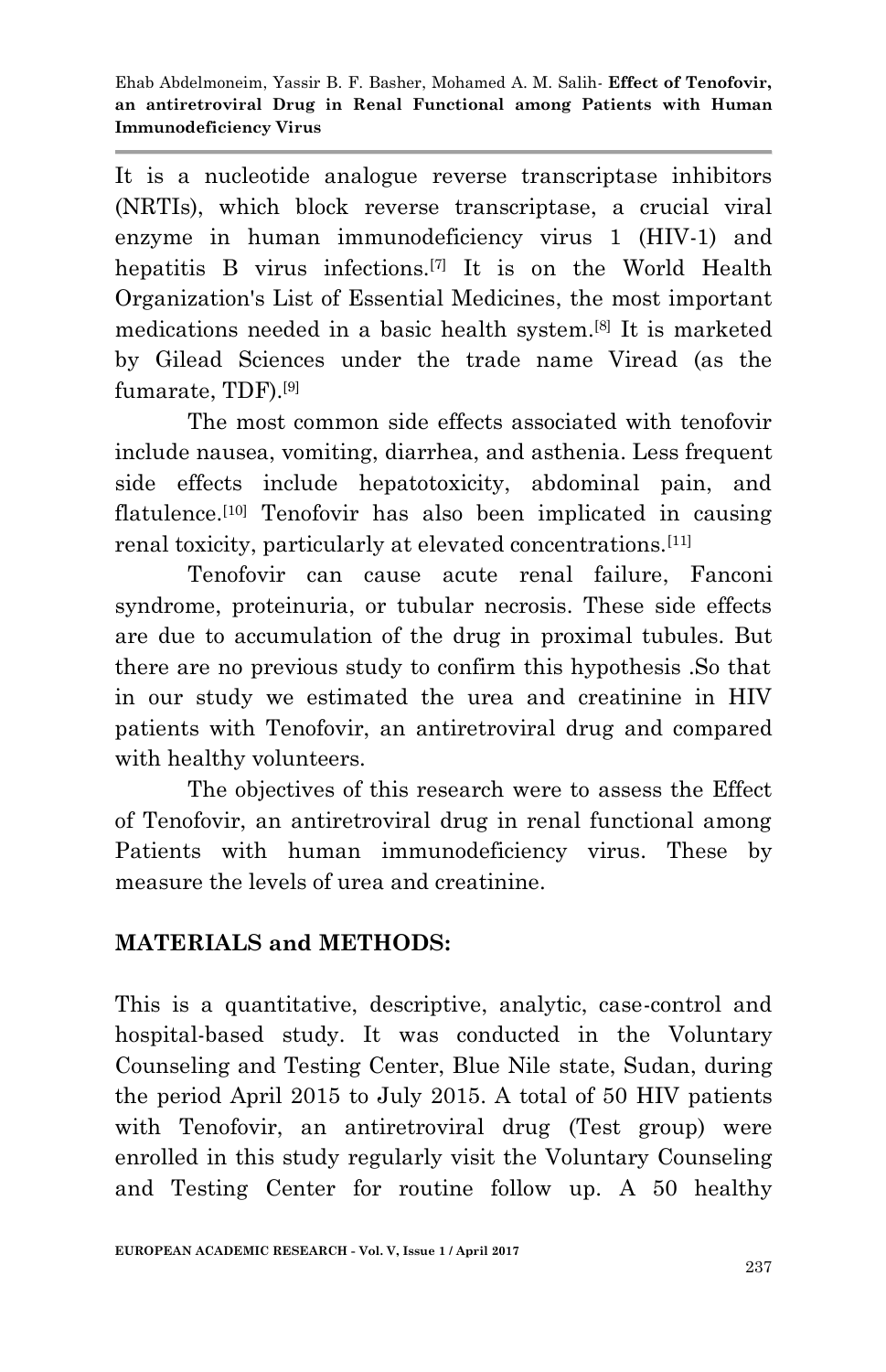volunteers, age and sex matched were included as a control for comparison.

The study was approved by the research board of the Ministry of Health, Blue Nile State, Sudan, and full permission was obtained from the Voluntary Counseling and Testing Center, Blue Nile, Sudan. All participants provided oral consent, for each participant an interview with a questionnaire was used to obtain the clinical data.

Venous blood samples (4mLs) were taken from each participant by standard procedures, collected in lithium heparin containers, were centrifuged at 3000 rpm for 3minutes; the plasma was obtained for estimation of urea and creatinie, then stored in plain container which kept at  $-25C<sup>o</sup>$  until used.

Spectrophotometeric methods were used for measurement of urea and creatinine. The precision and accuracy of all methods used in this study were checked each time; a batch was analyzed by including commercially prepared control sera. Statistical Package for Social Science (SPSS version 16) computer software was used for data analysis. (significance levels was set at P≤0.05). Independent t-test was used to compare between means of different variables.

## **RESULTS:**

This study was conducted on 50 HIV patients with Tenofovir, an antiretroviral drug as a test group and 50 healthy volunteers as a control group. Age and gender of the test group were matched with control group.

In this study the test group was composed of 43 males (86%) and 7 females (14%), whereas the control group was composed of 40 males (80%) and 10 females (20%).

There was a significant difference between the means of urea in test group and control group.  $(38 \pm 6 \text{ mg/dL})$  versus  $(25 \pm 1)$ 7 mg/dL) (p=0.000) (Table 1)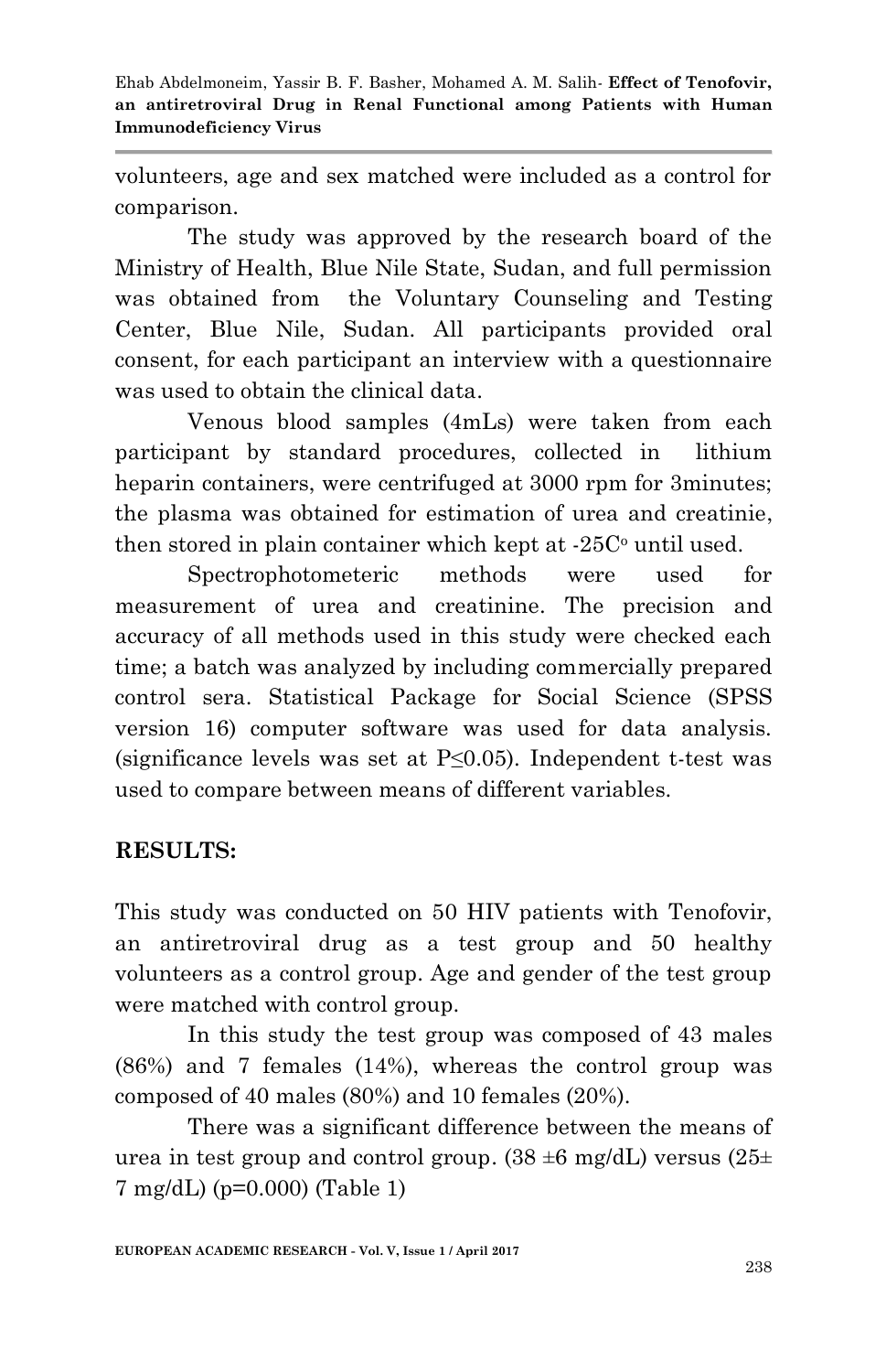| Variable           | Test<br>group<br>$(n=50)$ | Control group $(n=50)$ | P-value |  |  |
|--------------------|---------------------------|------------------------|---------|--|--|
| Urea $\rm (mg/dL)$ | $38 \pm 6$                | $25 \pm 7$             | 0.000   |  |  |

#### **Table 1. Urea levels (mg/dL) in test and control groups**

mean  $\pm$  Standard deviation, P-value  $\equiv$  probability value.

There was a significant difference between the means of craetinine in test group and control group.  $(2.2 \pm 0.5 \text{mg/dL})$ versus  $(0.7 \pm 0.1 \text{ mg/dL})$  (p=0.000) (Table 2)

**Table 2. Creatinine levels (mg/dL) in test and control groups**

| Variable       | Test <sup>1</sup><br>$(n=50)$ | $group$ Control group (n=50) | P-value |
|----------------|-------------------------------|------------------------------|---------|
| Urea $(mg/dL)$ | $2.2 \pm 0.5$                 | $0.7 \pm 0.1$                | 0.000   |

mean ± Standard deviation , P-value ≡ probability value.

## **DISCUSSION:**

.

Chronic kidney disease is a major comorbidity in patients affected by HIV infection. In addition, the introduction of new antiretroviral agents that interact with urea and creatinine transporters is raising some concerns. In this Study we analyzed the Effect of Tenofovir, an antiretroviral drug in renal functional among Patients with human immunodeficiency virus.

In this study HIV patients with Tenofovir, an antiretroviral drug have a significant increase in the mean of plasma urea levels compared with the control subjects (p=0.000). This agrees with a study done by [Makie T,](http://www.ncbi.nlm.nih.gov/pubmed/?term=Makie%20T%5BAuthor%5D&cauthor=true&cauthor_uid=18090876) *et al.*2007  $(12)$  who reported that there was a significant elevation of the mean of the Urea in HIV patients with Tenofovir, an antiretroviral drug compared to the control subject. Nonetheless, there was a significant elevation of the plasma levels of creatinine in HIV patients with Tenofovir, an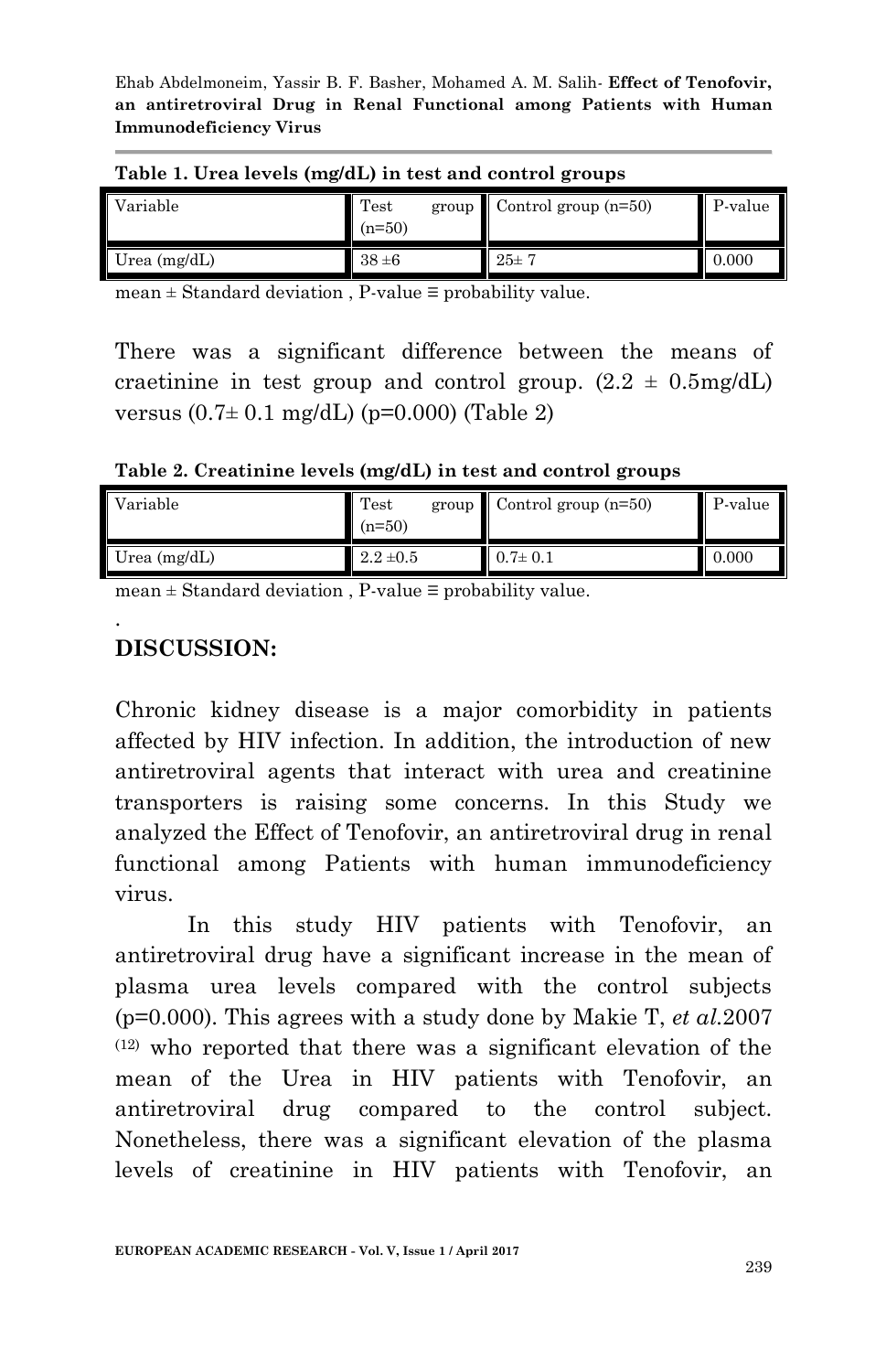antiretroviral drug compared to the control subject. This is line with that reported by [Maggi](http://www.ncbi.nlm.nih.gov/pubmed/?term=Maggi%20P%5BAuthor%5D&cauthor=true&cauthor_uid=25102336) P, et al. 2014<sup>(13)</sup>.

### **CONCLUSIONS:**

Urea and creatinine levels were invariably higher in HIV patients with Tenofovir, an antiretroviral drug than in those Health volunteers.

#### **REFERENCES**

**1**. Weiss RA. "How does HIV cause AIDS?". Science 1993.260 (5112): 1273–9.

**2.** Douek DC, Roederer M, Koup RA. ["Emerging Concepts in](https://www.ncbi.nlm.nih.gov/pmc/articles/PMC2716400)  [the Immunopathogenesis of AIDS".](https://www.ncbi.nlm.nih.gov/pmc/articles/PMC2716400) Annu. Rev. Med. 2009.60: 471–84.

**3.**[UNAIDS,](https://en.wikipedia.org/wiki/Joint_United_Nations_Programme_on_HIV/AIDS) [WHO](https://en.wikipedia.org/wiki/World_Health_Organization) (December2007). ["2007 AIDS epidemic](http://data.unaids.org/pub/EPISlides/2007/2007_epiupdate_en.pdf)  [update"](http://data.unaids.org/pub/EPISlides/2007/2007_epiupdate_en.pdf) (PDF). p. 10. Retrieved 2008-03-12.

**4.** Cunningham AL, Donaghy H, Harman AN, Kim M, Turville SG ."Manipulation of dendritic cell function by viruses". Current opinion in microbiology 2010. 13 (4): 524–529.

**5.** Garg H, Mohl J, Joshi A . ["HIV-1 induced bystander](https://www.ncbi.nlm.nih.gov/pmc/articles/PMC3509682)  [apoptosis".](https://www.ncbi.nlm.nih.gov/pmc/articles/PMC3509682) Viruses 2012. 4 (11): 3020–43.

**6.** Kumar, Vinay . [Robbins Basic Pathology](https://books.google.com/books?id=jheBzf17C7YC&pg=PA147) 2012 (9th ed.). p. 147.

**7.** Gilead Sciences, Inc. [Prescribing Information.](http://www.gilead.com/pdf/viread_pi.pdf) Revised: November 2012.

**8.** ["WHO Model List of EssentialMedicines"](http://apps.who.int/iris/bitstream/10665/93142/1/EML_18_eng.pdf?ua=1) (World Health Organization. October 2013. Retrieved 22 April 2014.

**9**.Emau P, Jiang Y, Agy MB [."Post-exposure prophylaxis for](https://www.ncbi.nlm.nih.gov/pmc/articles/PMC1687192)  [SIV revisited: Animal model for HIV infection".](https://www.ncbi.nlm.nih.gov/pmc/articles/PMC1687192) AIDS Res Ther 2006.3: P.29.

**10**.USPDI. Thompson. 2005. pp. 2741–2.